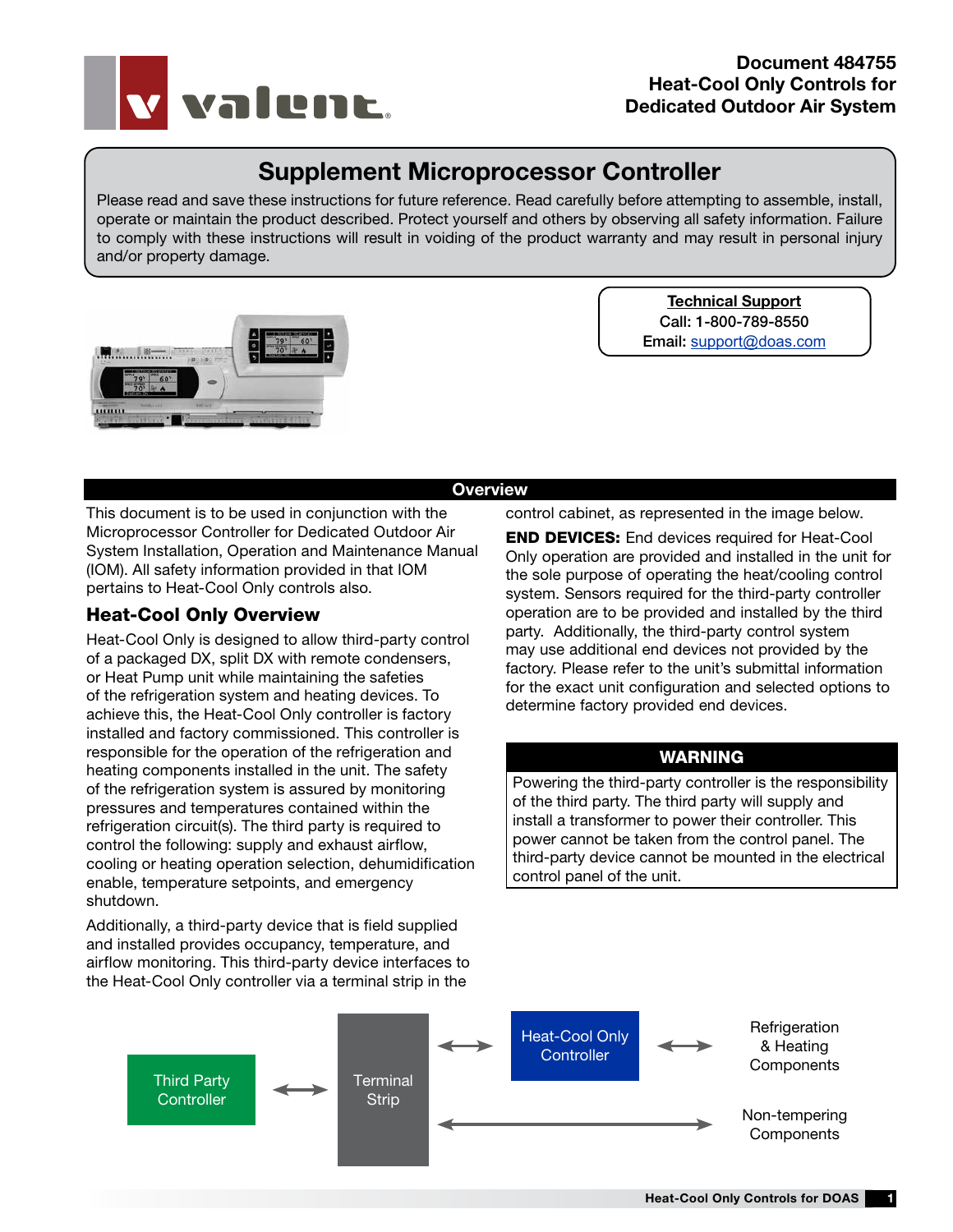| Third Party Responsibilities. 3                      |  |
|------------------------------------------------------|--|
| Operation of Unit 6                                  |  |
| <b>Appendix</b>                                      |  |
| A: Terminal Strip Wiring 7                           |  |
| B: Gas Furnace Limitations. 8                        |  |
| C: Supply and Exhaust Airflow Connections. 9         |  |
| <b>D:</b> Outside Air Damper Airflow Connections. 10 |  |
| Our CommitmentBackcover                              |  |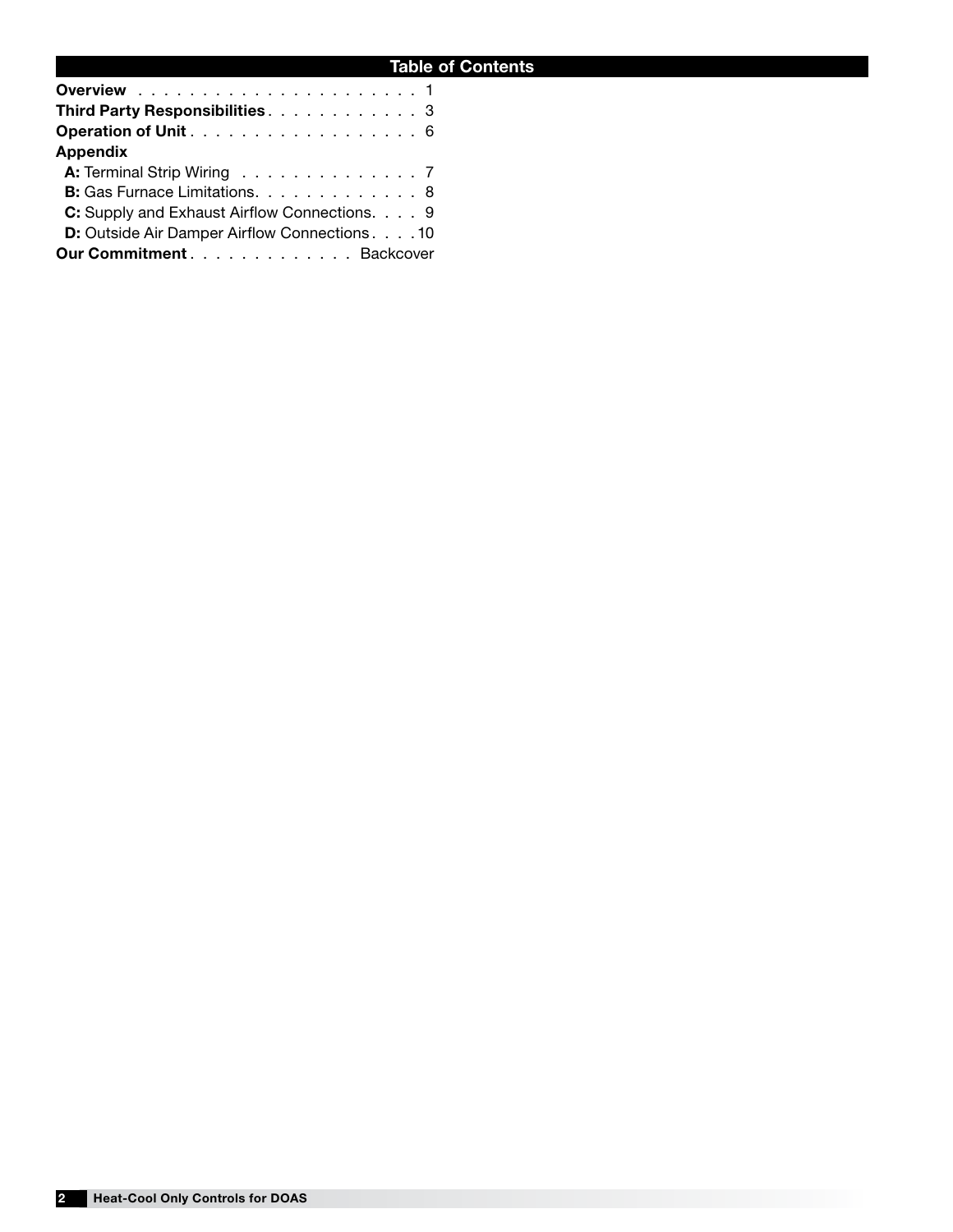Occupancy, temperature, airflow, and third-party device power with Heat-Cool Only are the responsibility of the third party through a third-party device. This control not only includes the timing of each occupied mode, but logic for enabling and modulating all non-refrigeration or heating components.

# **Occupancy**

Scheduling and occupancy mode control are the responsibility of the third party.

# Airflow

Maintaining the proper airflow by enabling and modulating the fans and dampers is the responsibility of the third-party controller.

During normal operation, airflow should continue over the unit's heat exchangers after removing the remote start command to the Heat-Cool Only controller. For units with variable speed compressors, the compressors may take up to two minutes to completely stop. Additionally, in heating mode, supply airflow should continue until the supply air temperatures drop below 80ºF to dissipate the heat remaining in the heating devices and prevent excessive component temperatures.

DAMPER POSITIONING: Dampers will need to be powered and a position signal provided, when the dampers are modulating. Prior to starting fans in the unit, the third party will ensure that there is an open path for airflow by confirming that the damper end switch is closed, when installed.

FAN MODULATION: The enable and modulation signals are the responsibility of the third-party controller.

- Supply Fan: Supply fan modulation will need to follow these guidelines. The end switch signal must be received prior to the start of any fans in the unit when installed.
	- Cooling or Heat Pump Heating: When the unit is operating in cooling mode or heat pump heating, the fan turndown must be limited to a minimum of 50% of the designed airflow to ensure the refrigeration system can adequately modulate to meet the desired temperature setpoints. Modulating below 50% of the designed airflow may result in loss of space temperature control and have a negative impact on the refrigeration and heating components.
	- **Electric Heat:** Supply fan modulation must be limited to the minimum airflow requirements of the electric heater manufacturer. The minimum air flow required through a duct heater depends on the KW per square foot of face area for the highest capacity ON-OFF stage. In general, 500 FPM is adequate in most applications. *Please contact technical support to get more information regarding specific products.*

# WARNING

When modulating the gas furnace heating capacity, it is recommended to maintain a maximum temperature rise and a minimum airflow for all units. The criteria must be met when controlling the staging and modulation of the gas furnaces in order to prevent improper combustion and damage to the unit.

#### *Please see Appendix B – Heat-Cool Only Heating Limitations for minimum airflow specific to the unit size and furnace installed.*

Please refer to the unit's submittal information for the exact gas furnace performance data.

Gas Furnace Heat: When the unit is heating with a gas furnace, limit turndown to the minimum airflow based on the unit size or 50.0% of design airflow, whichever value is greater.

 *Please see Appendix B – Heat-Cool Only Heating Limitations for minimum airflow specific to the unit size and furnace installed.*

• Exhaust fan: Exhaust fan modulation will need to maintain the building requirements.

# Energy Recovery

Control of energy recovery equipment installed in the unit is the responsibility of the third party. A heat wheel with or without a VFD, or a face/bypass damper for a flat plate heat exchanger must be controlled to a thirdparty provided sensor.

ENERGY WHEEL BYPASS DAMPER: When provided, the energy wheel bypass damper needs to be opened when exceeding design outdoor airflow rate in economizer mode by turning off the energy recovery wheel.

ENERGY RECOVERY DEFROST: Both forms of energy recovery must have a defrost sequence provided via the third-party controller.

- Energy Recovery Wheel: The third party will provide either an exhaust air temperature sensor or heat wheel pressure differential sensor/switch when pre-heat is not installed in the unit and the energy recovery device is used for exhaust air energy recovery. The exhaust air temperature must remain above 36°F or the differential pressure is less than 1.5"wc when the outside air temperature is below 10°F.
- **Energy Core:** The third party will provide an exhaust air temperature sensor when pre-heat is not installed in the unit and the energy recovery device is used for exhaust air energy recovery. The exhaust air temperature must remain above 36°F.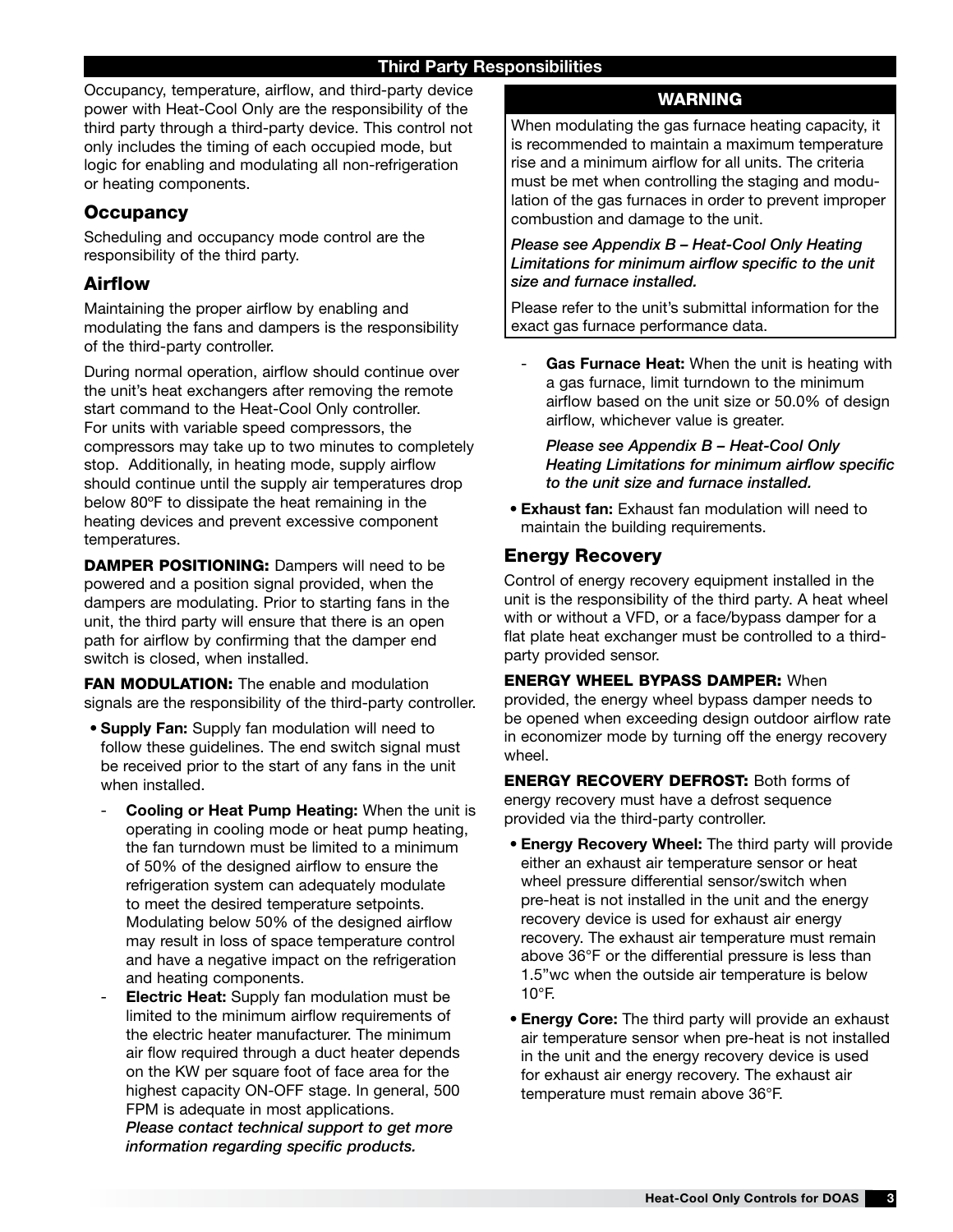#### Third Party Responsibilities

- Electric Preheat: When a preheat device is installed for energy recovery defrost, the third-party controller needs to ensure that the following conditions are met prior to enabling the preheat device.
	- Outside Air Damper >=30% open; AND
	- Supply Fan enabled; AND
	- Outdoor Air Temp < 10°F.

NOTE: Please see manufacturer's information for suggested minimum cfm for pre-heat.

### **Temperature**

Heat-Cool Only Control requires the third party to make decisions based on operating conditions and setpoints to heat, cool, dehumidify, or economize.

The third-party controller will communicate setpoints, via hard-wired 2-10 VDC signals, based on the operating mode:

- Cooling Cooling Coil Setpoint
- Dehumidifying Cooling Coil and Supply Air **Setpoints**
- Heat Pump Heating Supply Air Setpoint
- Heating Supply Air Setpoint

The third-party controller needs to control the amount of economizer and energy recovery capacity necessary to meet the current requirements, depending on the equipment installed in the unit. Analog output signals are sent via the terminal strip that interfaces with the controller or directly to the end devices.

#### *Please refer to the unit wiring schematics or see Appendix A – Terminal Strip Wiring for further information regarding control input types and terminal strip wiring.*

- Cold Coil Temperature Control: The thirdparty controller will send a signal to control the compressors in the unit. This setpoint will range between 50ºF and 75ºF in cooling and dehumidification modes of operation.
- Supply Air Temperature Control: When the unit has a HGRH coil or heating, there will be a Supply Air Temperature Setpoint input for the third-party controller. This setpoint will range between 50°F and 95°F in all modes of operation. The HGRH valve and heating devices will control to this setpoint.

NOTE: A minimum setpoint of 60.0°F is advised in heating mode of a heat pump.

- Supply Temperature Limits: The heat-cool only controller also has high and low temperature limits. These limits are adjustable at the controller and will cause cooling or heating to be disabled. It is the responsibility of the third party to maintain the following conditions:
	- Minimum Low Supply Temp Limit: 35°F
	- Maximum High Supply Temp Limit: 120°F
- Mode Switching Cooling vs Heating: When heating and cooling are both installed in the unit, the third party is responsible for determining which mode of operation is required at any given time. The Cooling/Heating Control Mode input will be open for cooling or closed for heating. When the input changes state, the unit will shut down the current operation of the cooling or heating devices and switch to the other mode of operation after the mode switch timer expires.
- Mode Switching Cooling vs Dehumidification: When a hot gas reheat coil is installed in the unit, the third party is responsible for determining when the hot gas reheat will control to the Supply Air Temperature Setpoint. The Cooling/Dehumidification Control Mode input will be open for cooling only or closed when reheat is desired.

### Digital Status

The Heat-Cool Only terminal strip provides the thirdparty controller with information from devices installed in the unit. The following information is available through those digital statuses.

OUTSIDE AIR DAMPER ACTUATOR END SWITCH: When installed, this status provides an indication that the outside air damper actuator has reached a specific open position.

CONDENSATE OVERFLOW SWITCH: This device, when installed, indicates when the condensate drain pan is full and further operation of the refrigeration system could cause an overflow of water in the pan.

ENERGY RECOVERY STATUS: When installed, the energy recovery device may have an indication back to the terminal strip that the device is rotating, or the bypass is open.

FILTER PRESSURE SWITCH: If a filter pressure switch or switches is installed, an indication back to the third-party indicates that the filters are dirty.

**GLOBAL ALARM OUTPUT:** The global alarm output is available on all Heat-Cool Only units. This status indicates that there is an alarm condition in the Heat-Cool Only controller.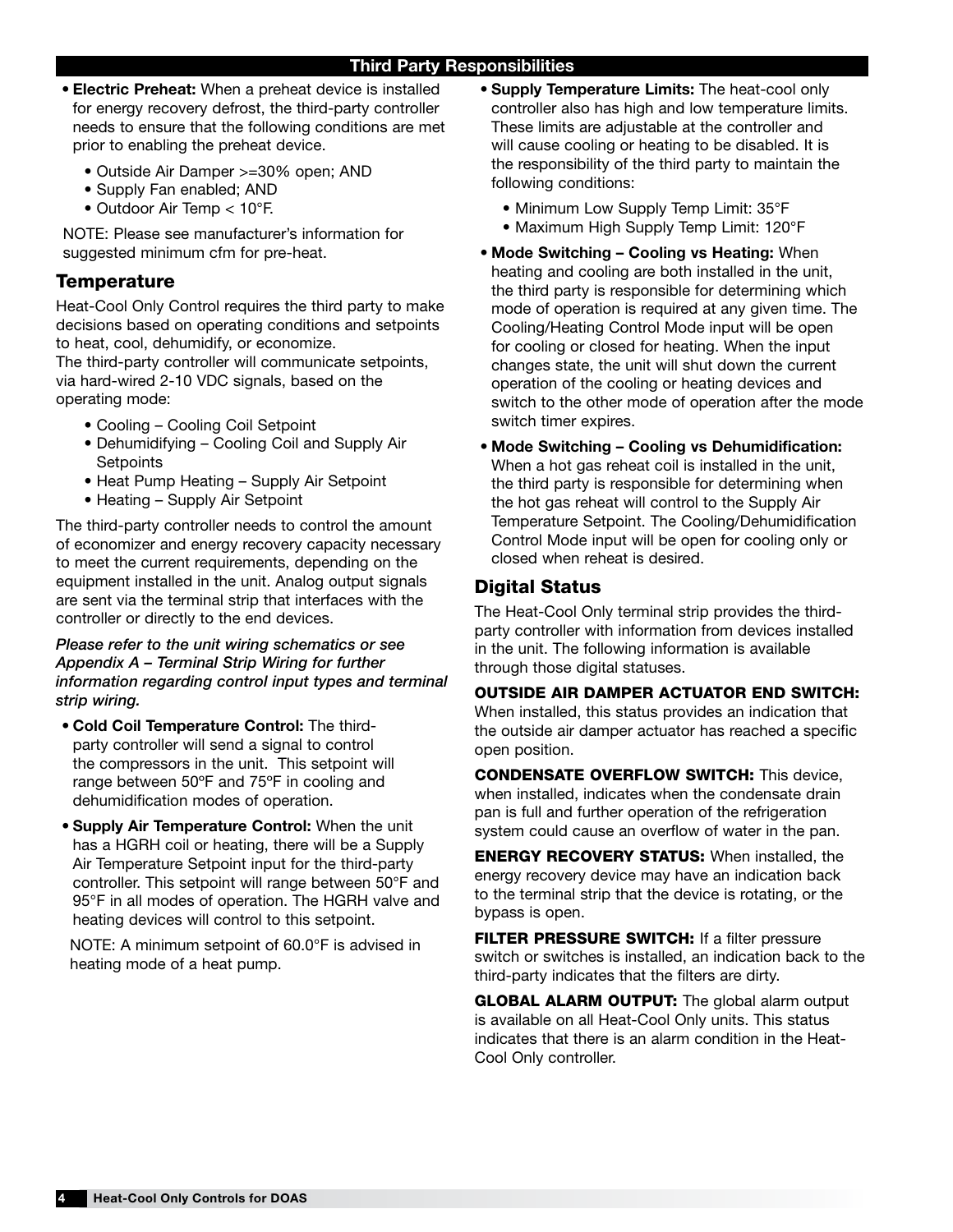# Digital Commands

EMERGENCY SHUTDOWN: This input is to remotely shutdown the unit during a fault condition. All heating or cooling operation will stop when this input is open. This input affects the Global Alarm status.

REMOTE START/STOP: This input is to remotely start or stop the refrigeration and heating control of the unit. This input will be closed for the unit to provide cooling or heating.

COOLING/DEHUMIDIFICATION CONTROL MODE: This input determines whether the unit is in cooling mode or dehumidification mode.

COOLING/HEATING CONTROL MODE: This input determines whether the unit is in cooling or heating mode.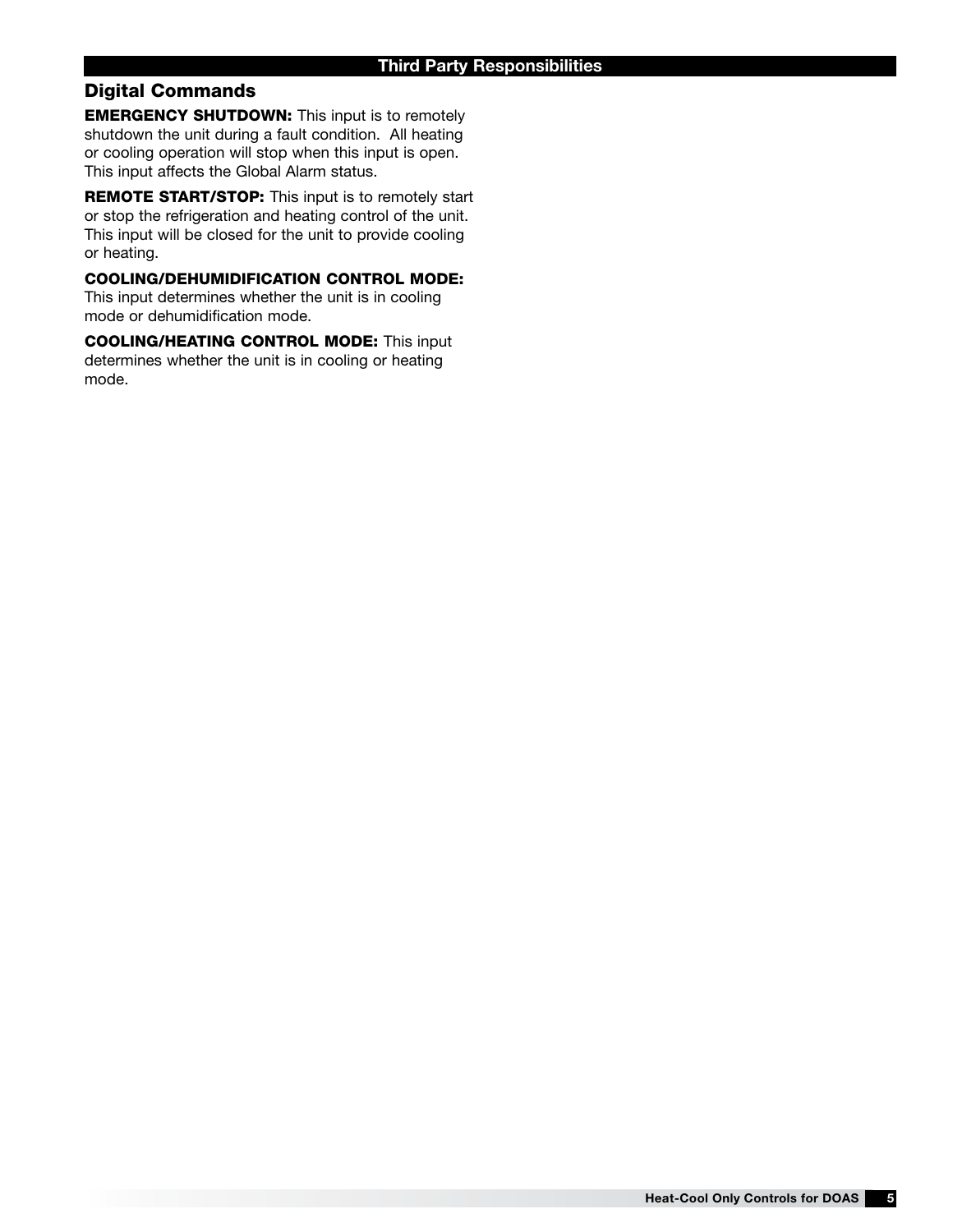#### Operation of Unit

### All Modes

The following conditions are required for the third party to enable the unit to operate in any mode:

- Remote Start Input: Closed
- Shutdown Input: Closed
- 
- Supply Fan Status: Closed
- 
- 
- Damper Positioning: OAD/RAD End Switch Closed (when installed)\*\*
	-
- Supply Fan Control:  $\blacksquare$  Not below 50.0% of the full-load airflow for the unit\*\*

\*\*NOTE: These safety checks are the responsibility of the third-party controller and do NOT input to the controller.

# **Cooling**

The following conditions are required for the third party to enable the unit and start compressors in cooling mode:

• Cooling/Dehumidification Control Input: Cooling mode (Open) • Cooling/Heating Control Input: Cooling mode (Open) • Outside Air Temperature: > Cooling Ambient Lockout (55.0°F) (adj.) • Cooling Coil Leaving Air Temp: > Coil Low Temp Limit (42.0°F) (adj.) • Refrigerant Pressure Switches: Closed (Both High and Low) • Supply Air Temperature:  $\rightarrow$  Minimum Low Supply Temp Limit (35.0°F) • Cooling Coil Setpoint: 50 - 75°F scaled from 2-10vdc (Compressor staging)

**Dehumidifying** NOTE: Hot Gas Reheat must be installed in the unit to utilize this functionality. The following conditions are required for the controller to enable a unit in dehumidification mode:

| • Cooling/Dehumidification Control Input: | Dehumidification mode (Closed)                        |
|-------------------------------------------|-------------------------------------------------------|
| • Cooling/Heating Control Input:          | Cooling mode (Open)                                   |
| • Outside Air Temperature:                | > Cooling Ambient Lockout (55.0°F) (adj.)             |
| • Cooling Coil Leaving Air Temp:          | > Coil Low Temp Limit (42.0°F) (adj.)                 |
| • Refrigerant Pressure Switches:          | Closed (High and Low)                                 |
| • Supply Air Temperature:                 | > Minimum Low Supply Temp Limit (35.0°F)              |
| • Supply Air Setpoint:                    | 50 - 95°F scaled from 2-10vdc (HGRH valve modulation) |
| • Cooling Coil Setpoint:                  | 50 - 75°F scaled from 2-10vdc (Compressor staging)    |

# **Heating**

The following conditions are required for the controller to enable a unit in heating mode:

| • Heating/Cooling Control Mode: | Heating mode (Closed)                                  |
|---------------------------------|--------------------------------------------------------|
| • Outside Air Temperature:      | < Heating Ambient Lockout (80.0°F) (adj.)              |
| • Supply Air Temperature:       | $<$ Maximum High Supply Temp Limit (120.0 $\degree$ F) |
| • Supply Air Setpoint Request:  | 50 - 95°F scaled from 2-10vdc                          |

# Heating - Heat Pump

The following conditions are required for the controller to enable a unit and start compressors in heating mode.

| • Heating/Cooling Control Mode:  | Heating mode (closed) (Heat Pumps Only)              |
|----------------------------------|------------------------------------------------------|
| • Outside Air Temperature:       | < Heating Ambient Lockout (80.0°F) (adj.)            |
| • Outside Air Temperature:       | > ASHP Low Ambient Lockout (17°F) (adj.) (ASHP only) |
| • Refrigerant Pressure Switches: | Closed (High and low)                                |
| • Supply Air Temperature:        | < Maximum High Supply Temp Limit (120.0°F)           |
| • Supply Air Setpoint Request:   | 50-95°F scaled from 2-10vdc                          |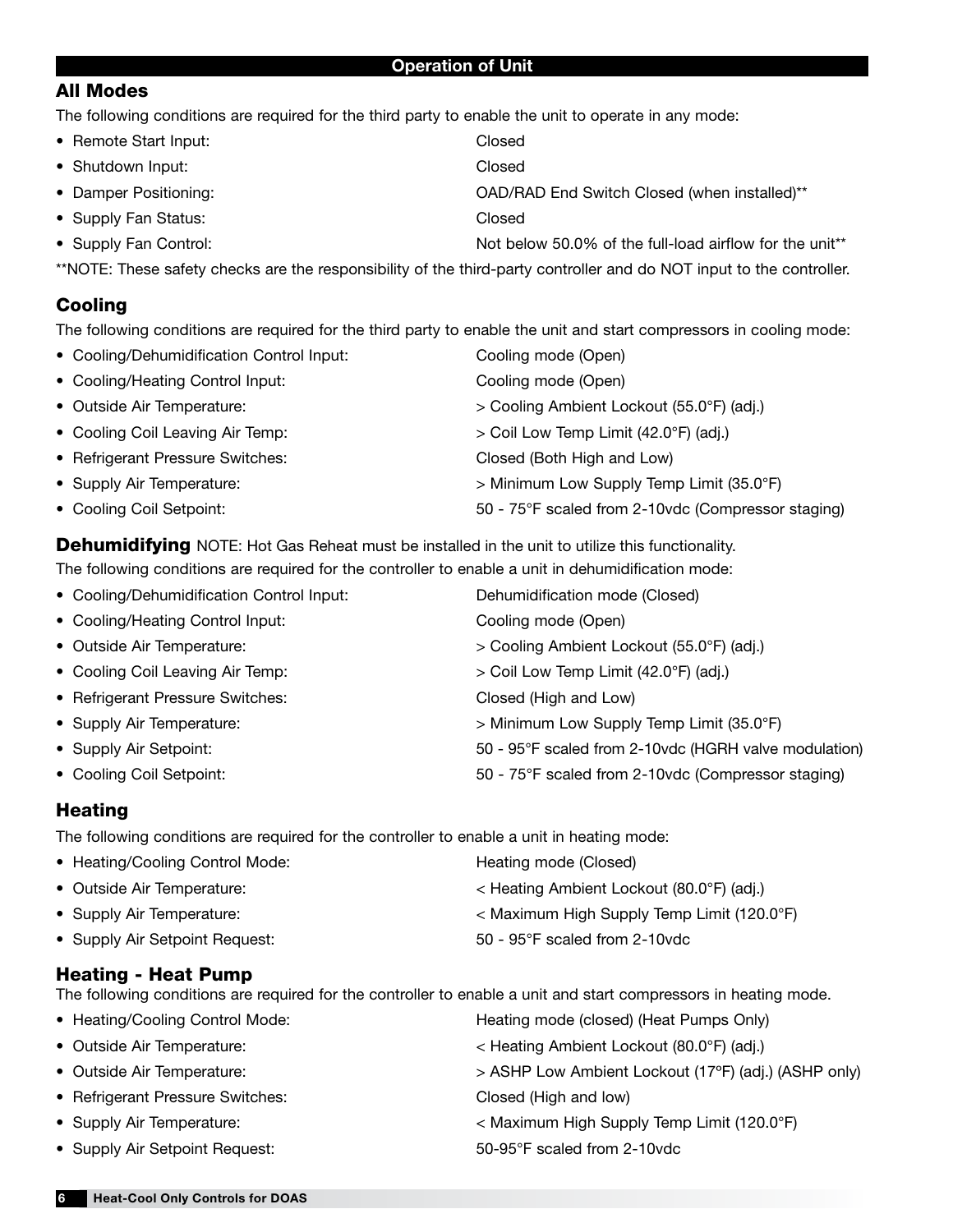# Third-Party Wiring

The following table/diagram is the terminal strip wiring of the terminal strip for Heat-Cool Only operation. This terminal strip is the wiring point for the third-party control's device. Please refer to the unit schematics for additional information.

| <b>Terminal</b> | <b>Terminal Type</b> | <b>Description/Device</b>                   | Third Party IO Type    |
|-----------------|----------------------|---------------------------------------------|------------------------|
| 50C (2)         |                      | Common                                      | Common                 |
| 501             | 0.0-10.0 VDC         | Supply Fan Speed Input                      | Analog Command         |
| 502             | 0.0-10.0 VDC         | <b>Exhaust Fan Speed Input</b>              | Analog Command         |
| 503             | 0.0-10.0 VDC         | Energy Recovery Capacity Input              | Analog Command         |
| 51C             |                      | Common from Controller                      |                        |
| 511             | 2.0-10.0 VDC         | Cooling Coil Temperature Setpoint Input     | Analog Command         |
| 512             | 2.0-10.0 VDC         | Supply Air Temperature Setpoint Input       | Analog Command         |
| 60C (2)         |                      | Common                                      | Common                 |
| 601             | 2.0-10.0 VDC         | OA/RA Modulating Damper Signal              | Analog Command         |
| 602             | 24 VAC               | Damper Actuator Power                       | Digital Command        |
| 603             | 24 VAC               | Supply Fan Start                            | <b>Digital Command</b> |
| 604             | 24 VAC               | <b>Exhaust Fan Start</b>                    | Digital Command        |
| 605             | 24 VAC               | <b>Energy Recovery Wheel Start</b>          | <b>Digital Command</b> |
| 606             | 24 VAC               | <b>Pre-Heater Enable</b>                    | <b>Digital Command</b> |
| 70P (2)         |                      | 24 VAC Power from Unit                      |                        |
| 701             | 24 VAC               | Remote Start Input                          | Digital Command        |
| 702             | 24 VAC               | Shutdown Input                              | Digital Command        |
| 703             | 24 VAC               | Cooling(0)/Dehumidification(1) Control Mode | Digital Command        |
| 704             | 24 VAC               | Cooling(0)/Heating(1) Control Mode          | Digital Command        |
| 80C (3)         |                      | Common                                      | Common                 |
| 801             |                      | Global Alarm Output (Heat/Cool Alarms Only) | <b>Digital Status</b>  |
| 802             |                      | OA Damper End Switch (100% OA Units)        | <b>Digital Status</b>  |
| 803             |                      | <b>Condensate Overflow Switch</b>           | <b>Digital Status</b>  |
| 804             |                      | <b>Energy Recovery Status</b>               | <b>Digital Status</b>  |
| 805             |                      | <b>Filter Pressure Switch</b>               | <b>Digital Status</b>  |
| 90C (2)         |                      | Common                                      | Common                 |
| 901(2)          | 24 VAC               | <b>AFMS Power</b>                           | 24 VAC                 |
| 902             | 0.0-10.0 VDC         | Supply Airflow Measuring Station            | Analog Feedback        |
| 903             | 0.0-10.0 VDC         | <b>Exhaust Airflow Measuring Station</b>    | Analog Feedback        |
| 904             | 0.0-10.0 VDC         | <b>Outdoor Airflow Measuring Station</b>    | Analog Feedback        |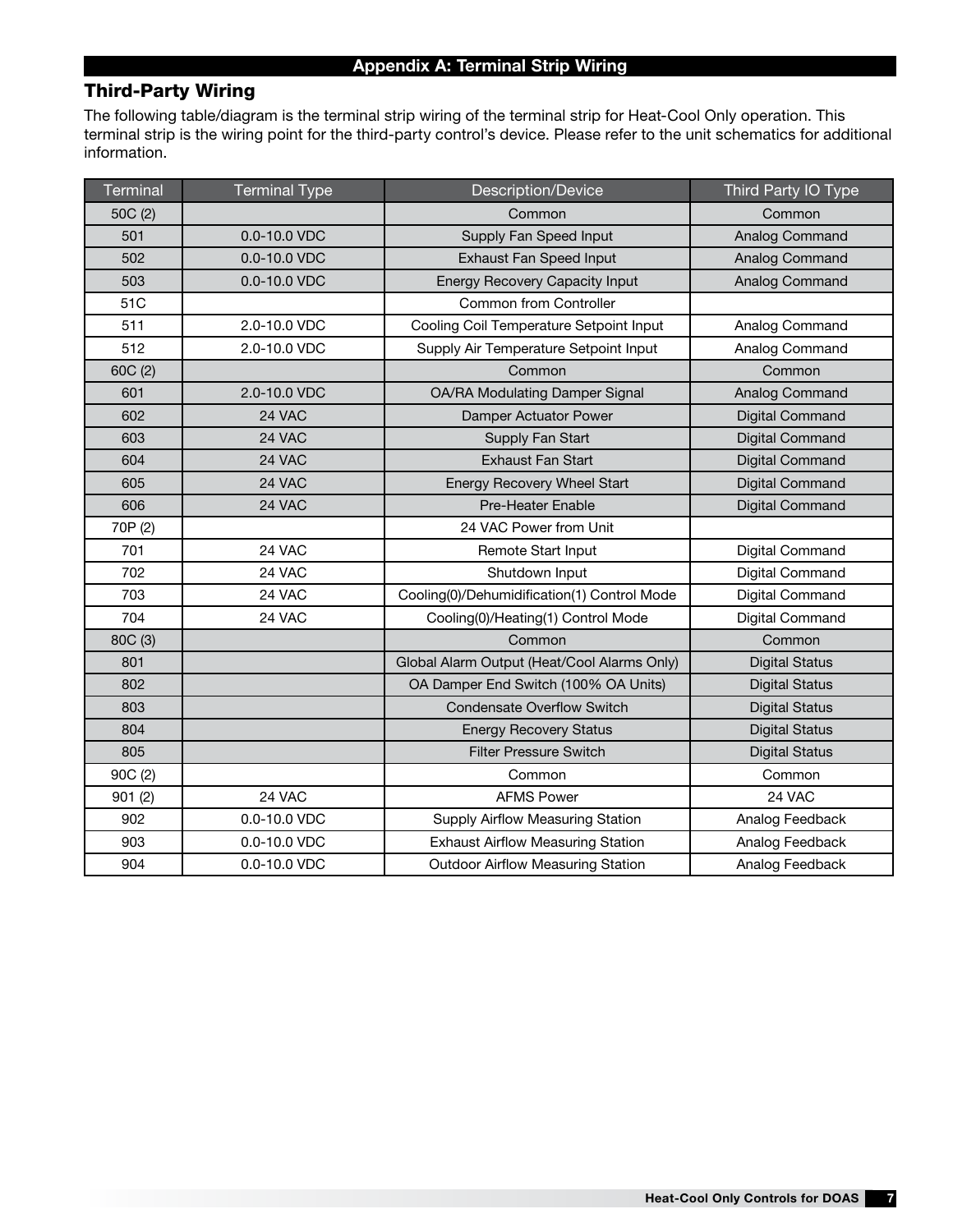#### Appendix B: Gas Furnace Limitations

Supply fan modulation must be limited to the minimum airflow based on the unit size or 50% of design airflow, whichever value is greater. When modulating the gas furnace heating capacity, it is recommended to maintain a maximum temperature rise and a minimum airflow for all units.

#### WARNING

The following criteria must be met when controlling the staging and modulation of the gas furnaces to prevent improper combustion and damage to the unit. The airflow reduction is only allowed if the supply air temperature does not exceed the max temp rise listed below. The supply air temp must be monitored, and the furnace must be modulated to prevent over-firing of the furnace at low airflows.

- 1. In the table below, locate the unit casing size, the correct furnace MBH, and the airflow supply direction for the minimum airflow in CFM.
- 2. All gas furnaces must be limited to the greater of the following:

a. minimum airflow in CFM; OR

b. 50% of design airflow.

between 50.0°F (10.0°C) and 95.0°F (35.0°C) during all modes of operation.

- 4. The third-party controls must have a high supply temperature limit of 120.0°F (48.8°C) that shuts down all heating sources within the unit when the supply air temperature is greater than or equal to this high supply temp limit.
- 3. The third-party controls will send a 2-10VDC signal to control to a supply air temperature setpoint
- 5. Minimum Temp Rise of 20.0°F for all furnaces.

| Unit                            | Furnace    | <b>Bottom Discharge</b> |                                  | Side Discharge       |                                  |  |
|---------------------------------|------------|-------------------------|----------------------------------|----------------------|----------------------------------|--|
| <b>CASING SIZE</b>              | <b>MBH</b> | <b>MAX TEMP RISE</b>    | <b>MIN AIRFLOW</b><br><b>CFM</b> | <b>MAX TEMP RISE</b> | <b>MIN AIRFLOW</b><br><b>CFM</b> |  |
|                                 | 100        | 100.0°F                 | 741                              | 60.0°F               | 1,235                            |  |
| <b>VPR-110</b>                  | 150        | 100.0°F                 | 1,111                            | 60.0°F               | 1,852                            |  |
|                                 | 200        | 100.0°F                 | 1,481                            | 60.0°F               | 2,469                            |  |
|                                 | 200        | 100.0°F                 | 1,481                            | 60.0°F               | 2,469                            |  |
|                                 | 250        | $100.0$ °F              | 1,852                            | 60.0°F               | 3,086                            |  |
| <b>VPR-210</b>                  | 300        | $100.0$ °F              | 2,222                            | 60.0°F               | 3,704                            |  |
|                                 | 350        | 100.0°F                 | 2,593                            | 60.0°F               | 4,321                            |  |
|                                 | 400        | 100.0°F                 | 2,963                            | $60.0^{\circ}$ F     | 4,938                            |  |
|                                 | 400        | 100.0°F                 | 2,963                            | 60.0°F               | 4,938                            |  |
|                                 | 500        | 100.0°F                 | 3,704                            | 60.0°F               | 6,173                            |  |
| <b>VPR-310</b>                  | 600        | 100.0°F                 | 4,444                            | 60.0°F               | 7,407                            |  |
|                                 | 700        | 100.0°F                 | 5,186                            | 60.0°F               | 8,642                            |  |
|                                 | 800        | 100.0°F                 | 5,926                            | 60.0°F               | 9,877                            |  |
|                                 | 600        | 100.0°F                 | 4,444                            | 60.0°F               | 7,407                            |  |
| <b>VPR-352</b><br><b>VX-352</b> | 800        | 100.0°F                 | 5,926                            | 60.0°F               | 9,877                            |  |
| <b>VXE-352</b>                  | 1000       | $100.0$ °F              | 7,407                            | 60.0°F               | 12,346                           |  |
|                                 | 1200       | 100.0°F                 | 8,889                            | 60.0°F               | 14,815                           |  |
|                                 | 75         | 100.0°F                 | 556                              | 100.0°F              | 556                              |  |
| $VX-12$                         | 100        | 100.0°F                 | 741                              | 100.0°F              | 741                              |  |
|                                 | 150        | 100.0°F                 | 1,111                            | $100.0$ °F           | 1,111                            |  |
|                                 | 200        | $100.0$ °F              | 1,481                            | 100.0°F              | 1,481                            |  |
|                                 | 100        | 100.0°F                 | 741                              | 100.0°F              | 741                              |  |
| $VX-112$                        | 200        | 100.0°F                 | 1,481                            | 100.0°F              | 1,481                            |  |
|                                 | 300        | 100.0°F                 | 2,222                            | 100.0°F              | 2,222                            |  |
|                                 | 300        | $100.0$ °F              | 2,222                            | 100.0°F              | 2,222                            |  |
| $VX-212$                        | 400        | 100.0°F                 | 2,963                            | 100.0°F              | 2,963                            |  |
|                                 | 500        | 100.0°F                 | 3,704                            | 100.0°F              | 3,704                            |  |
|                                 | 600        | 100.0°F                 | 4,444                            | 100.0°F              | 4,444                            |  |
| VX-312                          | 800        | 100.0°F                 | 5,926                            | 100.0°F              | 5,926                            |  |
|                                 | 1000       | 100.0°F                 | 7,407                            | 100.0°F              | 7,407                            |  |
|                                 | 1200       | 100.0°F                 | 8,889                            | 100.0°F              | 8,889                            |  |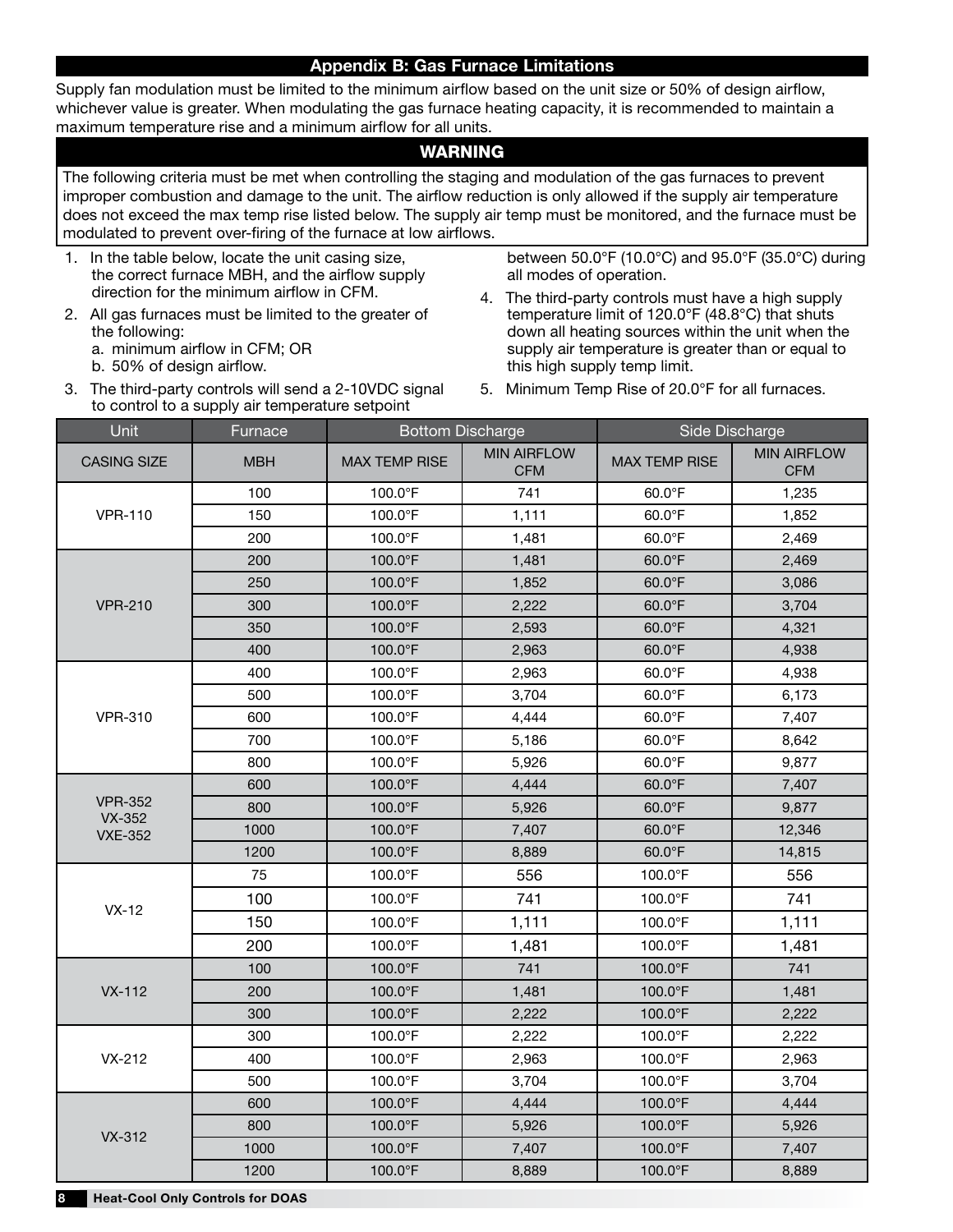#### Appendix C: Supply and Exhaust Airflow Calculations

If airflow monitoring for the outside air damper is installed it could be one of two types of airflow. Each type has their own calculations and/or setup.

### Supply and Exhaust Fan Models

The following table shows the available models for the supply and exhaust fan blades installed in a unit and the corresponding K Factor for the fan blade. The third party needs to know the model number of the fan, how many fans are installed, and whether the airflow monitoring station was purchased with the supply and/or exhaust fans.

| Supply and Exhaust Fan Models |                     |                           |                           |                 |  |  |
|-------------------------------|---------------------|---------------------------|---------------------------|-----------------|--|--|
| <b>Manufacturer</b>           | <b>Model Number</b> | <b>Fan Blade Material</b> | <b>Fan Blade Diameter</b> | <b>K</b> Factor |  |  |
| Greenheck                     | OEP/APM15           | Aluminum                  | 15"                       | 1296            |  |  |
| Greenheck                     | QEP/APM16           | Aluminum                  | 16"                       | 1537            |  |  |
| Greenheck                     | QEP/APM 18          | Aluminum                  | 18"                       | 1888            |  |  |
| Greenheck                     | OEP/APM 20          | Aluminum                  | 20"                       | 2253            |  |  |
| Greenheck                     | QEP/APM 24          | Aluminum                  | 24"                       | 3334            |  |  |
| Greenheck                     | APD280              | Aluminum                  | 280mm/11"                 | 739             |  |  |
| Greenheck                     | APD315              | Aluminum                  | 315mm/12.5"               | 936             |  |  |
| Greenheck                     | APD355              | Aluminum                  | 355mm/14"                 | 1198            |  |  |
| Greenheck                     | APD400              | Aluminum                  | 400mm/16"                 | 1479            |  |  |
| Greenheck                     | <b>APD450</b>       | Aluminum                  | 450mm/18"                 | 1956            |  |  |
| Greenheck                     | APD500              | Aluminum                  | 500mm/20"                 | 2377            |  |  |
| Greenheck                     | APD560              | Aluminum                  | 560mm/22"                 | 3089            |  |  |
| Greenheck                     | APD630              | Aluminum                  | 630mm/25"                 | 3838            |  |  |
| Greenheck                     | <b>PRM-450</b>      | Aluminum                  | 450mm/18"                 | 1899            |  |  |
| Greenheck                     | PRM-560             | Aluminum                  | 560mm/22"                 | 2975            |  |  |
| Greenheck                     | <b>PDL-355</b>      | Aluminum                  | 355mm/14"                 | 1160            |  |  |
| Ziehl-Abegg                   | <b>ER35C</b>        | <b>Steel</b>              | 350mm/14"                 | 1133            |  |  |
| Ziehl-Abegg                   | <b>ER45C</b>        | <b>Steel</b>              | 450mm/18"                 | 1844            |  |  |
| Ziehl-Abegg                   | <b>ER50C</b>        | <b>Steel</b>              | 500mm/20"                 | 2359            |  |  |
| Ziehl-Abegg                   | <b>ER56C</b>        | <b>Steel</b>              | 560mm/22"                 | 2883            |  |  |

### Supply and Exhaust Fan Airflow Measurement

The third-party controller can use the transducer's signal from the supply fan and/or from the exhaust fan and the airflow formula to determine the amount of current airflow.

#### **FORMULA:** CFM =  $k * \sqrt{(\Delta P)}$

ΔP = Differential Pressure (0.0-30.0 in. wc scaled from 0.0 to 10.0 VDC reading from transducer)

 $k = K$  Factor (from table)  $*$  # of Fans

√= Square Root

NOTE: The supply and exhaust airflow will be calculated separately. Only include the fans of the same type in the calculation.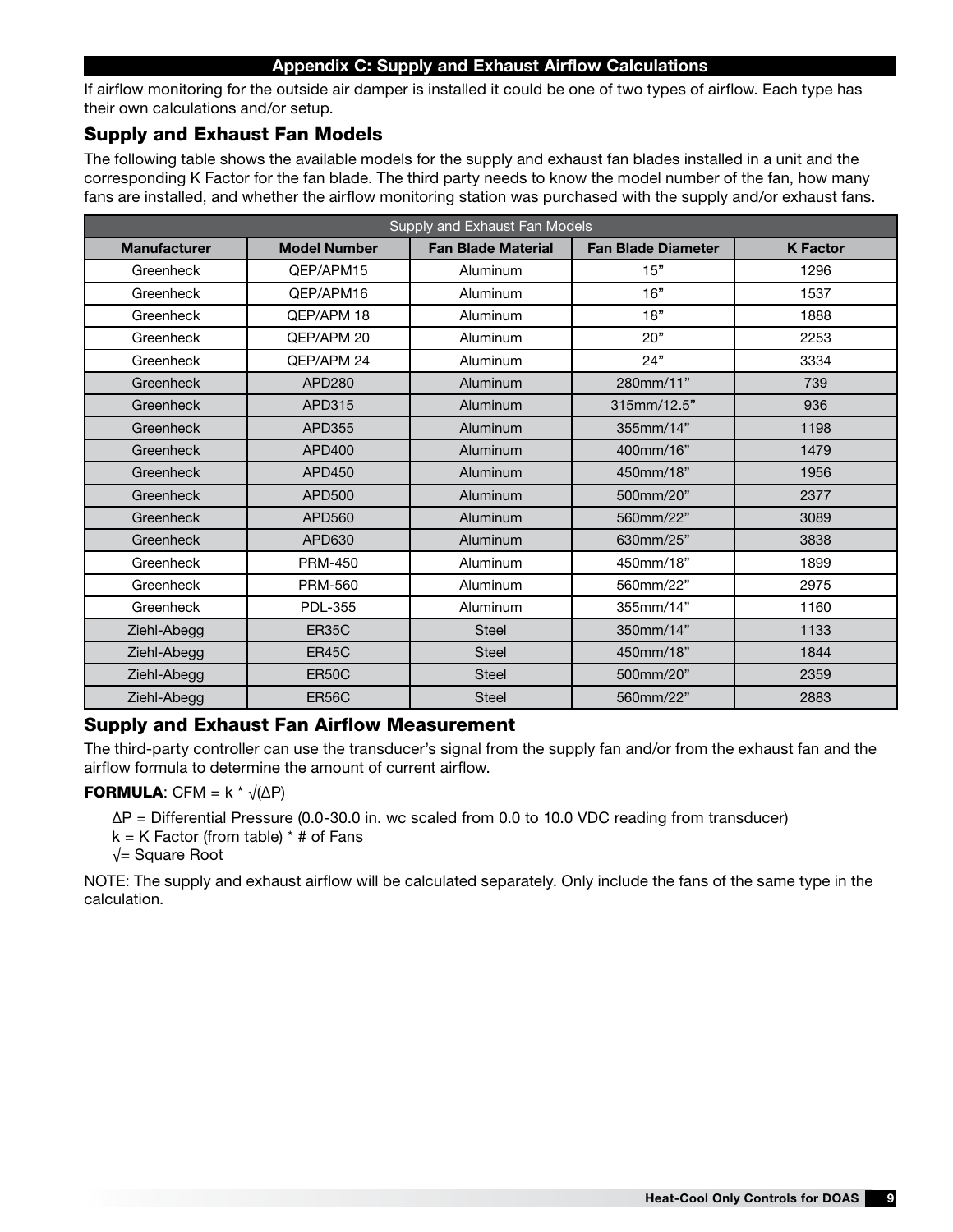### Appendix D: Outside Air Damper Airflow Calculations

If airflow monitoring for the outside air damper is installed it could be one of two types of airflow. Each type has their own calculations and/or setup.

### Outside AMD

The following table shows the unit casing and tonnage along with the model of the AMD-23 that would be used with the optional purchase of airflow monitoring of OAD. Select the proper Supply CFM Range to determine the values to use in the calculation. The values are also available on the AMD.

NOTE: The operating range for the AMD damper is 300 to 2000 fpm. Airflows outside of the operating range may not properly register

| <b>Outside AMD</b>      |                        |                        |                        |             |               |                        |                        |                               |
|-------------------------|------------------------|------------------------|------------------------|-------------|---------------|------------------------|------------------------|-------------------------------|
| <b>Unit Casing</b>      | 110                    | 110                    | 210                    | 210         | 310           | 310                    | 352                    | 352                           |
| <b>Supply CFM Range</b> | < 2700                 | > 2700                 | < 5100                 | > 5100      | < 8300        | > 8300                 | < 13700                | >13700                        |
| Area                    | $1.75$ ft <sup>2</sup> | $2.33$ ft <sup>2</sup> | $3.33$ ft <sup>2</sup> | 4.72 $ft2$  | 5.43 $ft^2$   | $7.67$ ft <sup>2</sup> | $9.17$ ft <sup>2</sup> | 12.22 ft <sup>2</sup>         |
| K Factor                | 2699                   | 2697                   | 2716                   | 2714        | 2748          | 2747                   | 2813                   | 2812                          |
| M Value                 | 0.477                  | 0.477                  | 0.477                  | 0.477       | 0.477         | 0.477                  | 0.477                  | 0.477                         |
| Transducer Range        | $0 - 0.5"$ wc          | $0 - 1"$ wc            | $0 - 0.5"$ wc          | $0 - 1"$ wc | $0 - 0.5"$ wc | $0 - 1"$ wc            |                        | $0 - 0.5$ "wc   $0 - 0.5$ "wc |

### Outside Air Damper Airflow Measurement

The third-party controller can use the transducer's signal from the AMD for the airflow formula to determine the amount of current airflow through the OAD.

#### **FORMULA:** CFM =  $A * K * (P)M$

- $A = Area$
- $K = K$  Value
- P = Pressure
- $M = M$  Value

### GreenTrol Airflow Monitoring

The GreenTrol® airflow monitoring station measures airflow using advanced thermal dispersion technology. An integral LCD display provides a local indication of airflow measurement and device configuration. The GreenTrol also accepts up to two airflow probes for averaging.

GreenTrol Airflow Monitor functions:

- LCD readout of measured airflow
- Dual airflow probe averaging

ANALOG OUTPUTS: The airflow monitoring controller has two configurable analog outputs that transmit airflow, temperature, or PID control. They can be configured for one of three analog output ranges: 0-10VDC, 0-5VDC, and 2-10VDC. The controller has been factory configured to use analog output 1 for transmitting outdoor airflow rate and analog output 2 for outdoor air temperature. The airflow monitoring output is wired to the customer terminal strip for Heat-Cool Only controls. See the technical manual for the airflow controller provided with the unit for instructions on configuring the analog outputs and using the Field Calibration Wizard.

FORMULA: Calculating airflow based on the analog output signal:

Airflow = (Signal Voltage-Minimum Voltage) Full Scale Airflow

Maximum Voltage-Minimum Voltage